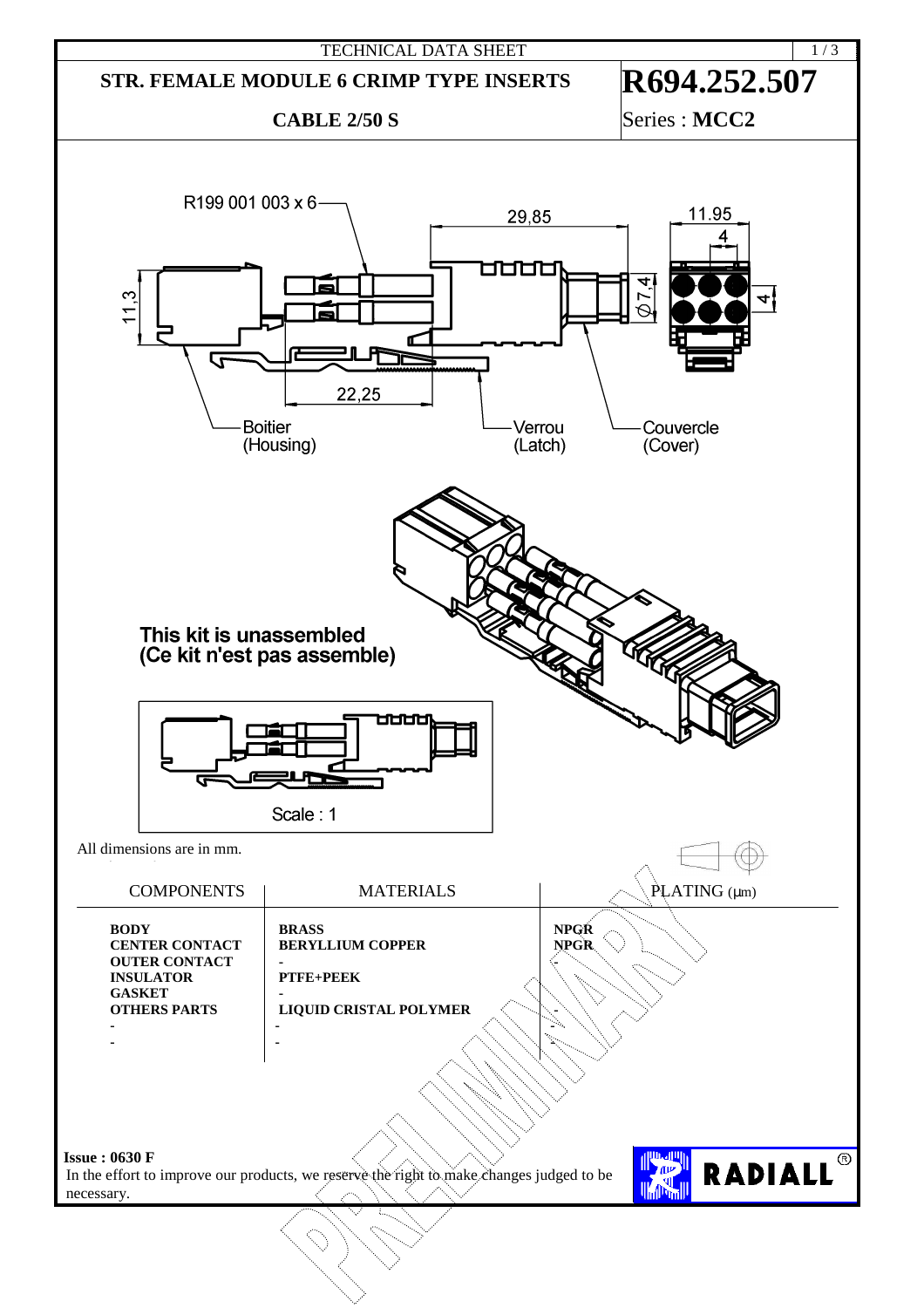## TECHNICAL DATA SHEET STR. FEMALE MODULE 6 CRIMP TYPE INSERTS **R694.252.507 CABLE 2/50 S** Series : **MCC2 PACKAGING** Standard Unit Other<br>100 - Contact **SPECIFICATION 100 - Contact us ELECTRICAL CHARACTERISTICS CABLE ASSEMBLY** Impedance 50 Ω<br>Frequency 6-6 GHz Frequency<br>VSWR **Stripping** a b c d e f 1.15  $+$  0,0000 x F(GHz) Maxi mm 2,50 6,00 10,0 0,00 7,50 0,00 Insertion loss **0.2** √F(GHz) dB Maxi<br>RF leakage - ( - F(GHz) dB Maxi RF leakage  $-$  ( $-$  - F(GHz)) dB Maxi<br>Voltage rating 500 Veff Maxi 500 Veff Maxi<br>750 Veff mini Assembly instruction : Dielectric withstanding voltage **750** Veff mini **Insulation resistance** Recommended cable(s) RG 178 KX 21 RG 196 RG 178 LC **MECHANICAL CHARACTERISTICS** Characteristics indicated on this data sheet are those that can be achieved with the highest performance cable. Intrinsic limitations of the cable may diminish the performance of the assembly Center contact retention Axial force – Mating end<br>Axial force – Opposite end<br>NA N mini Cable retention Axial force – Opposite end<br>Torque NA N.cm mini - pull off **32** N mini - torque **NA** N.cm **TOOLING** Recommended torque Mating **NA** N.cm<br>Panel nut **NA** N.cm Part Number Description Hexagon **NA** N.cm<br>**NA** N.cm . . . Clamp nut **NA** N.cm<br>A/F clamp nut **0.0000** mm A/F clamp nut **OTHER CHARACTERISTICS** Mating life **500** Cycles mini<br>Weight **7,2000** g 7,2000 g -**ENVIRONMENTAL** Operating temperature **-25/+125** ° C<br>Hermetic seal **NA** Atm NA Atm.cm3/s<br>NA Panel leakage RADIALL® **Issue : 0630 F** In the effort to improve our products, we reserve the right to make changes judged to be necessary.